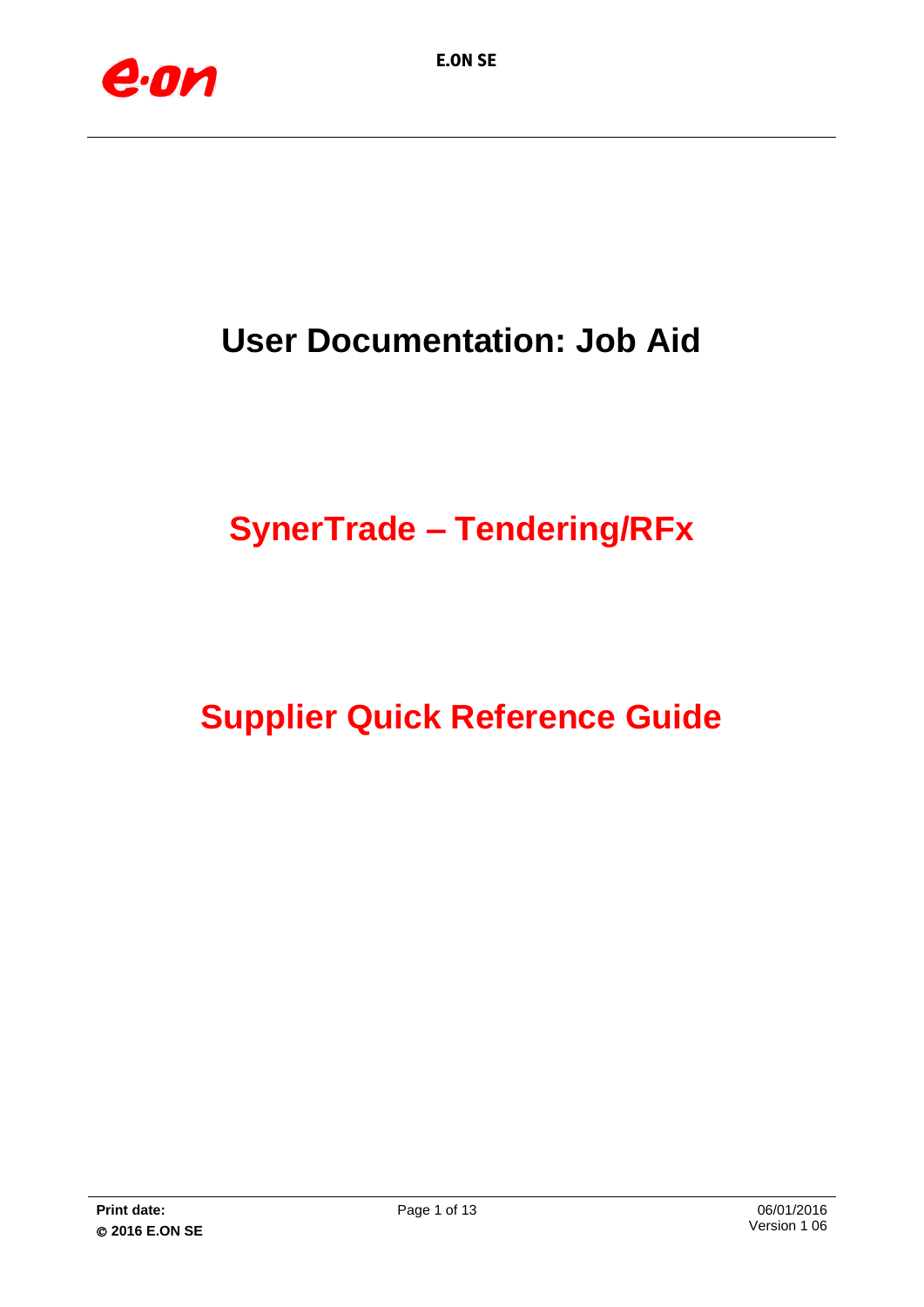

### **Contents**

| 1            |     |       |  |  |  |  |  |  |
|--------------|-----|-------|--|--|--|--|--|--|
|              | 1.1 |       |  |  |  |  |  |  |
|              | 1.2 |       |  |  |  |  |  |  |
|              | 1.3 |       |  |  |  |  |  |  |
|              | 1.4 |       |  |  |  |  |  |  |
|              |     | 1.4.1 |  |  |  |  |  |  |
| $\mathbf{2}$ |     |       |  |  |  |  |  |  |
|              | 2.1 |       |  |  |  |  |  |  |
|              | 2.2 |       |  |  |  |  |  |  |
|              | 2.3 |       |  |  |  |  |  |  |
|              | 2.4 |       |  |  |  |  |  |  |
|              |     | 2.4.1 |  |  |  |  |  |  |
|              |     | 2.4.2 |  |  |  |  |  |  |
|              | 2.5 |       |  |  |  |  |  |  |
|              |     | 2.5.1 |  |  |  |  |  |  |
|              |     | 2.5.2 |  |  |  |  |  |  |
|              |     | 2.5.3 |  |  |  |  |  |  |
|              | 2.6 |       |  |  |  |  |  |  |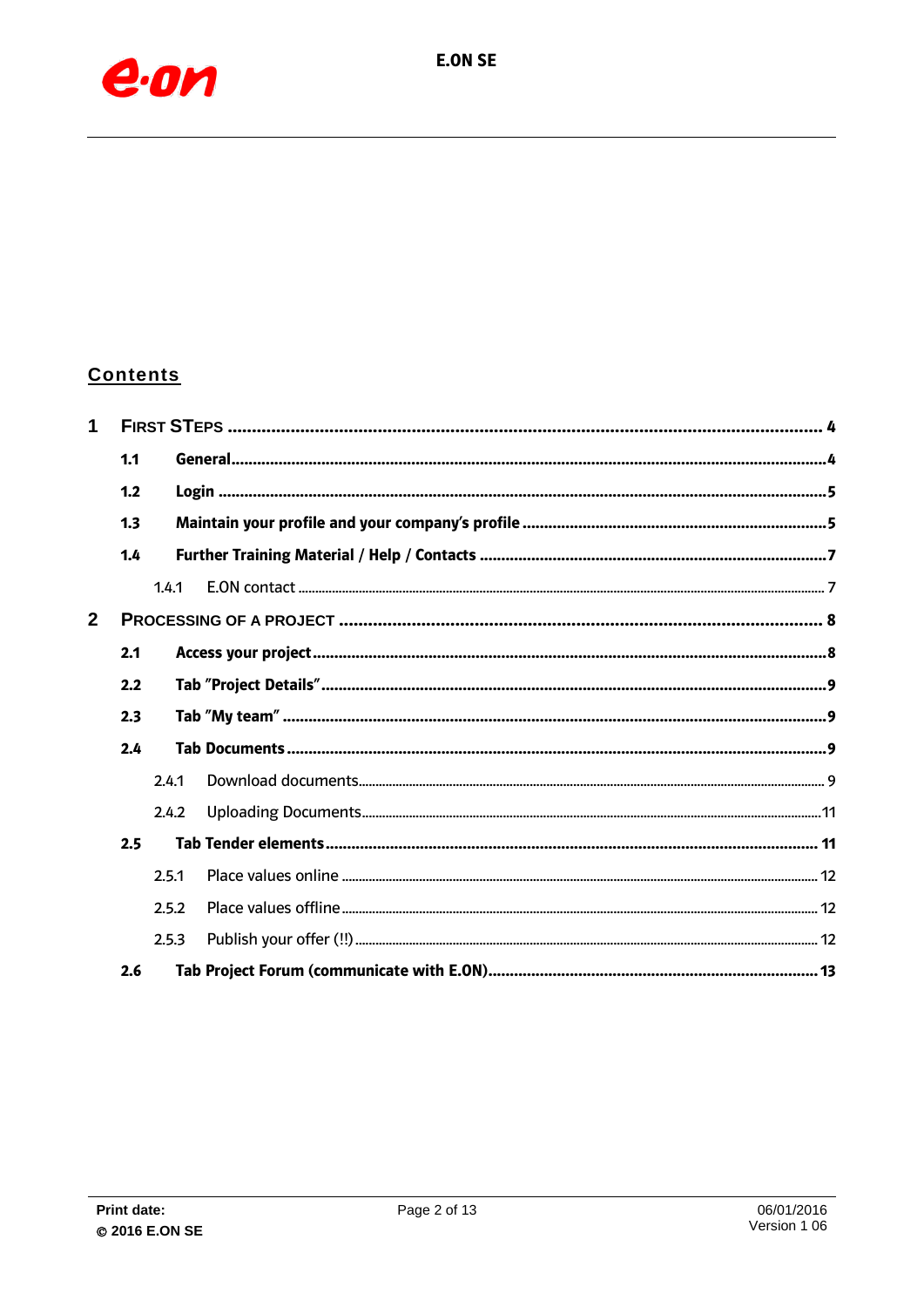

## List of Abbreviations

| JA         | Job Aid                      |
|------------|------------------------------|
| <b>ST</b>  | SynerTrade                   |
| <b>RFI</b> | Request for Information      |
| <b>RFQ</b> | <b>Request for Quotation</b> |
| <b>RFP</b> | <b>Request for Proposal</b>  |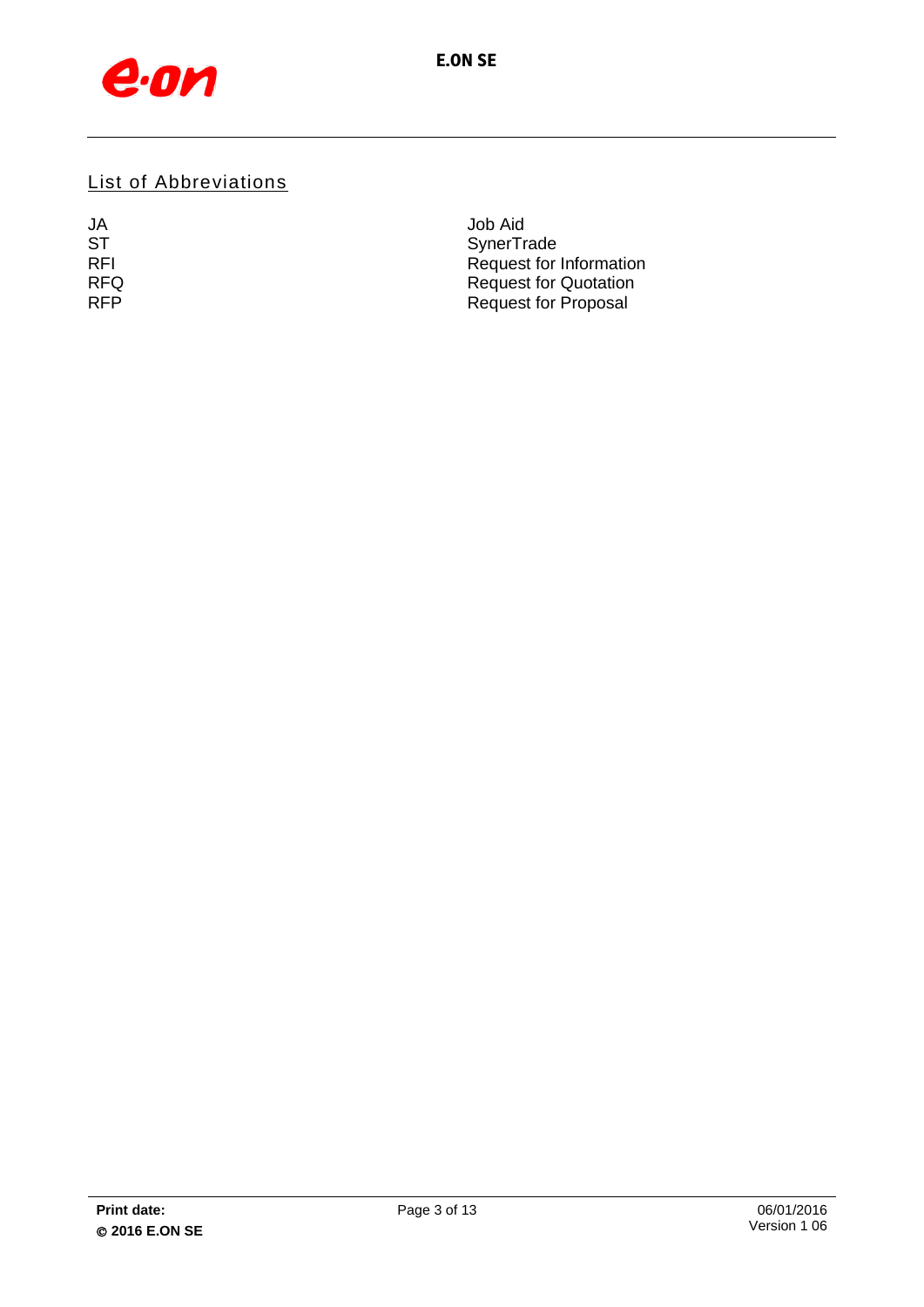

## <span id="page-3-0"></span>**1 FIRST STEPS**

#### <span id="page-3-1"></span>**1.1 General**

For many procurement projects E.ON group uses SynerTrade (Accelerate version) as an eSourcing platform to get all relevant information from suppliers and also to simplify the communication with suppliers. E.ON uses the system for:

- a) Request for Information (RFI), e.g. pre-qualifications, tender specific questions
- b) Request for Quotation,
- c) Auctioning, e.g. Reverse Auction
- d) Document Sharing

This guide will help you to get familiar with the system and to send all necessary information back to E.ON.

To use the system usually no special system requirements are necessary. All browsers can be used. You only need an internet connection. You can access our eSourcing platform from your office or home or via your mobile phone with browser.

Nevertheless here are the requirements for browser / network configuration, just in case you face unexpected trouble:

- Javascript has to be enabled in the browser. Normally this can be found in the web browsers preferences regarding 'scripting' or 'security'.
- Java has to be installed on the computer and its use has to be enabled in the web browser. If in doubt, google for 'install Java plugin' and the name of your web browser. Search the list of results for some official website like those from Mozilla, Microsoft, Apple, Google – depending on your web browser. Normally the official versions of the java environment can be downloaded from [www.oracle.com/technetwork/java/javase/downloads.](http://www.oracle.com/technetwork/java/javase/downloads) On normal end user computers the Java SE JRE should be needed. (SE = Standard Edition / JRE = Java Runtime Environment)
- In the network/firewall configuration there must not be any port/content restrictions in place for the use of the URL [https://eon.synertrade.com](https://eon.synertrade.com/) or https://uniper.synertrade.com. Please note that this is a secure HTTPS connection which uses a different port number than the normal HTTP web traffic normally. HTTP uses TCP port number 80 and HTTPS uses TCP port number 443.
- Below is a list of web browsers which are officially tested to be OK with Synertrade. Other browsers may work, too. For example a lot of people do not have any problems using the current version of the 'Google Chrome' browser. But if in doubt, please use one of the following browsers: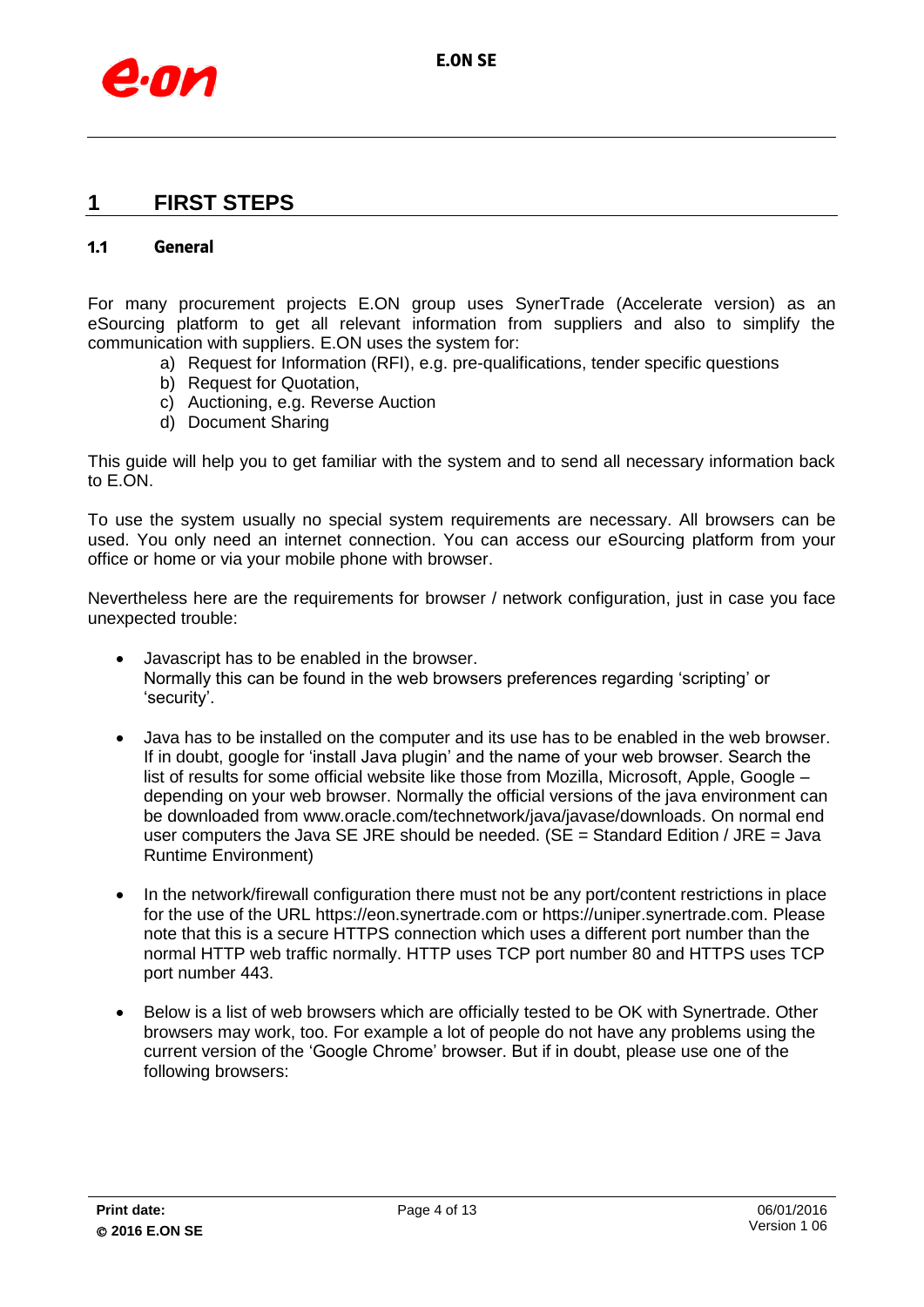

Windows

- Mozilla Firefox: 22 or higher
- Internet Explorer: 9 or higher

#### Mac OS

- Current versions of Safari
- Current versions of Mozilla Firefox

#### <span id="page-4-0"></span>**1.2 Login**

To get access to the system, you have to contact your E.ON responsible buyer.

Usually E.ON buyers set you up in the system and you get your login data via email. It depends on the set up which emails will be sent to you. If the buyer doesn´t have all your relevant contact information, it could be that you have to complete an application form to get access to the system. What you have to do can be read in the email you get from the buyer.

Before accessing the system the first time, please save the web address in your favorites. Please only save **[https://eon.synertrade.com](https://eon.synertrade.com/)** and not more, otherwise you get an error message.

To access SynerTrade please copy the login data from the email into the appropriate fields (see screenshot). The usual login is your email address.

Please note that the password from the email is only your initial password. After your first login, you have to change the password. If you forgot your password, please click on 'Can not log in?'.



#### <span id="page-4-1"></span>**1.3 Maintain your profile and your company's profile**

The first step after your first login should be to check and adjust your profile (tabs "Contact information" and "Personal settings".

To go to your account/profile, please click on your name in the right upper corner after log in.

- Is your time zone, number and date format correct?
- Are the contact data e.g. telephone number correct?
- Would you change the interface language?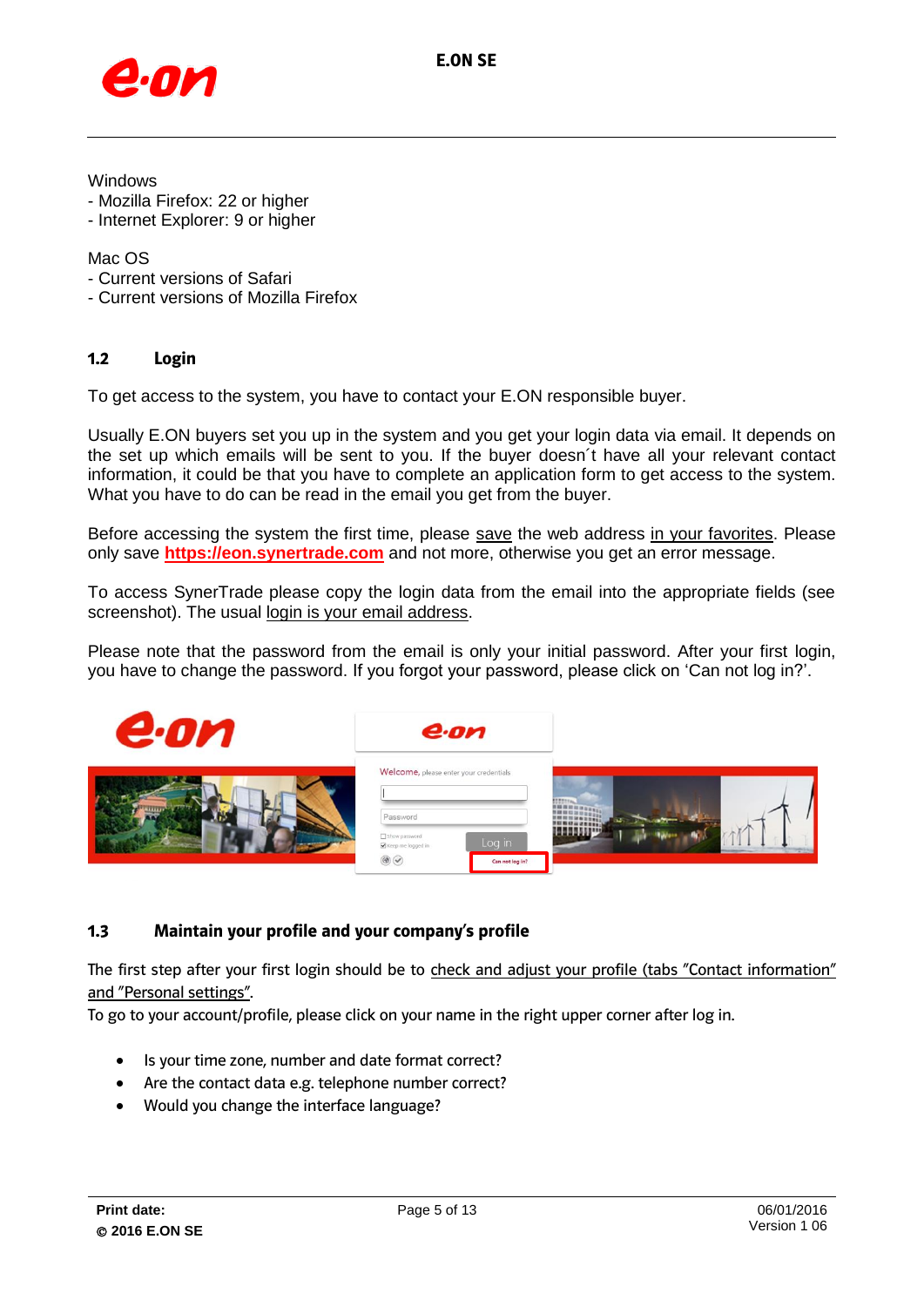

| $\overline{P}$ SynerSpace |                                                 |                                                                                                                                                                     | Last login: 22.12.2015 / 13:50 / GMT+0140 Nice to see ye ragain, Susar | 16<br>$\equiv$                                         |
|---------------------------|-------------------------------------------------|---------------------------------------------------------------------------------------------------------------------------------------------------------------------|------------------------------------------------------------------------|--------------------------------------------------------|
|                           | 4011<br>» Online Documentation<br>» Online Help | Favourites<br><b>Personal Favourites</b><br>M                                                                                                                       | $\circ \circ \circ$                                                    | AII<br>My Favourites<br>Tender<br><b>FAVORITE APPS</b> |
|                           | » Call the Hotline                              | You have no content to display.<br>$\left(\left\{\begin{array}{ccc} & & \\ & & \end{array}\right $ Page ( $\qquad$ of 0 $\qquad$ ) $\qquad$ ) $\qquad$ ( $\qquad$ ) | You have no content to display.<br>All<br>$1 \t2 \t3$                  | 太田                                                     |

| $\blacksquare$ My account $\blacksquare$ |                                 |              |                            |                     |                                             |                                                    |                            | Nice to see you again, Susant |
|------------------------------------------|---------------------------------|--------------|----------------------------|---------------------|---------------------------------------------|----------------------------------------------------|----------------------------|-------------------------------|
|                                          |                                 |              | <b>Contact information</b> |                     | Company profile Reference Personal settings | <b>Company Addresses</b> Material groups Documents |                            | <b>Additional Inform</b>      |
| $\Box$ Save<br>$\curvearrowleft$ Cancel  |                                 |              |                            |                     |                                             |                                                    |                            |                               |
| <b>Contact information</b>               |                                 |              |                            | <b>Address</b>      |                                             |                                                    |                            |                               |
| Title                                    | $\overline{\mathbf{v}}$         |              |                            |                     |                                             | <b>Departments</b>                                 |                            |                               |
| <b>Contact type</b>                      | $\checkmark$                    |              |                            |                     |                                             |                                                    | Company BSP Testsupplier 1 |                               |
| First name Susanne                       |                                 |              |                            |                     |                                             | Address                                            |                            |                               |
| Last name                                |                                 |              |                            |                     |                                             | City                                               |                            |                               |
| <b>Functions</b>                         | $111$                           |              |                            |                     |                                             | Postal/Zip code 43230                              |                            |                               |
| Login                                    |                                 |              |                            |                     |                                             | State                                              | NRW                        |                               |
| Password                                 | ****************** <sup>}</sup> |              |                            |                     |                                             | Country                                            | Germany                    | $\checkmark$                  |
| User enabled $\overline{\mathsf{v}}$     |                                 |              |                            |                     |                                             | <b>Strategic business units</b>                    |                            | b.                            |
| <b>Signature</b>                         |                                 |              |                            | <b>Contact data</b> |                                             |                                                    |                            |                               |
| <b>Email signature</b>                   |                                 |              |                            |                     |                                             | Email address                                      |                            |                               |
| Use signature for email                  |                                 |              |                            |                     |                                             | Phone 111                                          |                            |                               |
| <b>User Signature</b>                    |                                 | <b>DIX</b> ± |                            |                     |                                             | Mobile/Cell                                        |                            |                               |
|                                          |                                 |              |                            |                     |                                             | Fax                                                |                            |                               |

| $\frac{1}{2}$ My account $\frac{1}{2}$<br>Supplier name BSP Testsupplier 1 Supplier status Approved Contact | Nice to see you again, Susan                                                                                           |
|-------------------------------------------------------------------------------------------------------------|------------------------------------------------------------------------------------------------------------------------|
| <b>Contact information</b><br>Company profile                                                               | <b>Personal settings</b><br>Material groups<br>Documents   Additional Inform<br>References<br><b>Company Addresses</b> |
| $\Box$ Save $\Box$ Cancel                                                                                   |                                                                                                                        |
| <b>Settings</b>                                                                                             |                                                                                                                        |
| Main language English                                                                                       | $\checkmark$                                                                                                           |
| Secondary language English                                                                                  | ◡                                                                                                                      |
|                                                                                                             | Time zone (GMT+01:00) Berlin<br>$\checkmark$                                                                           |
| Date/time format dd.MM.yyyy                                                                                 | $\checkmark$                                                                                                           |
| Numeric format 100.000,36                                                                                   | $\checkmark$                                                                                                           |
| Decimals 2                                                                                                  | $\checkmark$                                                                                                           |
|                                                                                                             | Currency EUR - Euro<br>$\checkmark$                                                                                    |
| Receive emails with calendar Assessment events                                                              |                                                                                                                        |
| Receive open RFX mail                                                                                       |                                                                                                                        |
| Show online status $\overline{\mathsf{v}}$                                                                  |                                                                                                                        |
| <b>Photo (Thumbnail)</b>                                                                                    | <b>h</b> X ±                                                                                                           |
| Start page Auction                                                                                          | $\checkmark$                                                                                                           |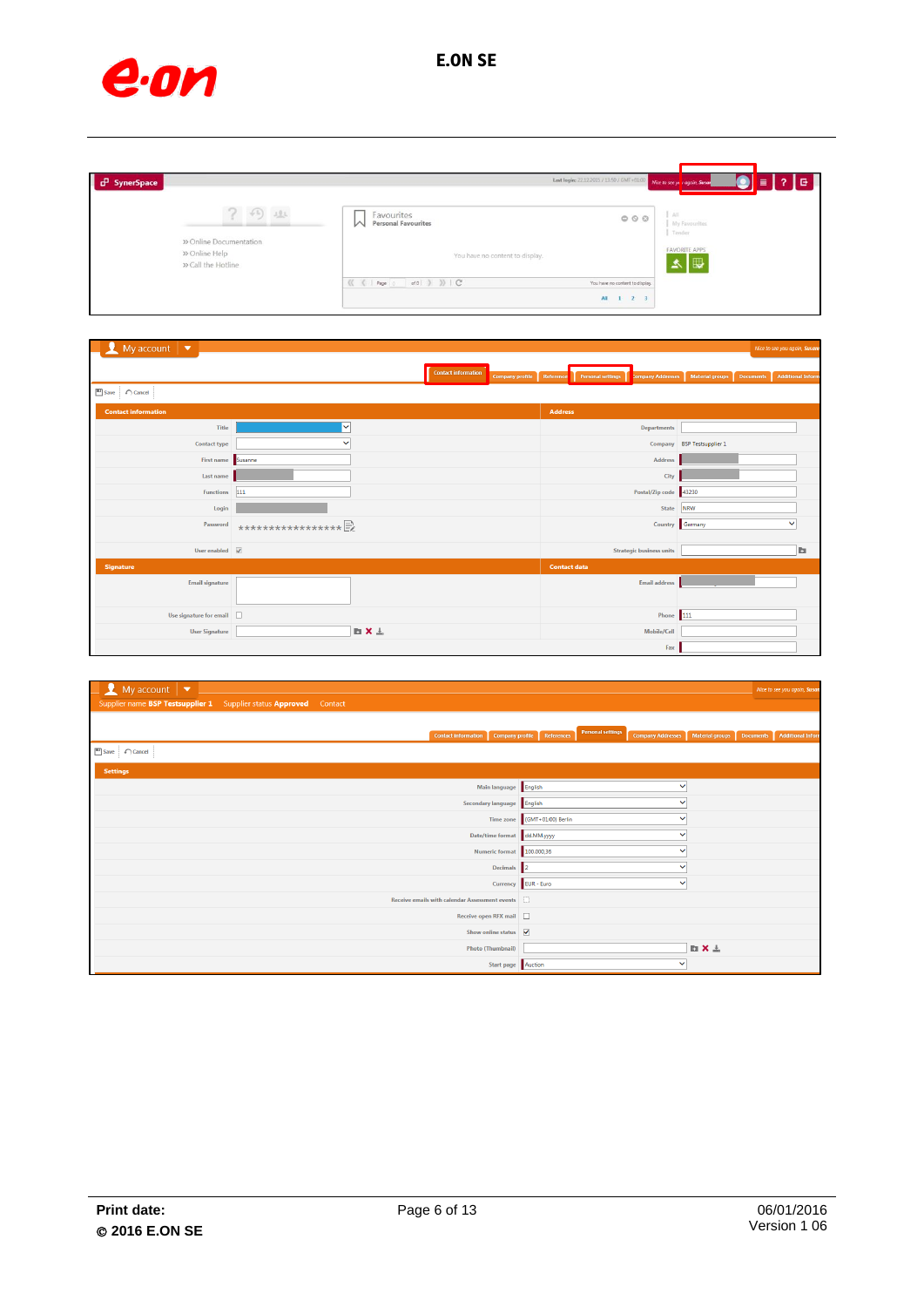

The second step should be to check your company's profile. Please add all relevant information to the profile. It could be that E.ON entered wrong data into your profile. Please update your profile. Don't forget to click on 'Save'.

| My account<br>$\overline{\phantom{a}}$   |                                  |                            |                                                                                    | Nice to see you again, Sus                                           |
|------------------------------------------|----------------------------------|----------------------------|------------------------------------------------------------------------------------|----------------------------------------------------------------------|
| Supplier name BSP Testsupplier 1         | Supplier status Approved Contact |                            |                                                                                    |                                                                      |
| Save<br><sup>18</sup> Change master data |                                  | <b>Contact information</b> | <b>Company profile</b><br>teferences Personal settings<br><b>Company Addresses</b> | <b>Material groups</b><br><b>Additional Info</b><br><b>Documents</b> |
| <b>Company information</b>               |                                  |                            |                                                                                    |                                                                      |
| Company                                  | <b>BSP Testsupplier 1</b>        |                            | Phone                                                                              |                                                                      |
| Legal form                               |                                  |                            | Phone 2                                                                            |                                                                      |
| Address                                  | <b>Brüsseler Platz 1</b>         |                            | Fax                                                                                |                                                                      |
| City                                     | Essen                            |                            | <b>Email address</b>                                                               |                                                                      |
| Postal code                              | 45131                            |                            | Website                                                                            |                                                                      |
| State                                    | <b>NRW</b>                       |                            | Registration Status Approved                                                       |                                                                      |
| Country                                  | $\checkmark$<br>Germany          |                            | <b>E.ON</b> contact person                                                         | @eon.com                                                             |
| Language                                 | German<br>v                      |                            | <b>Additional Information 2</b>                                                    |                                                                      |
| ST6 External ID                          | SUPP000039                       |                            | <b>Additional name</b>                                                             |                                                                      |
| <b>Additional information</b>            |                                  |                            |                                                                                    |                                                                      |
| D&B Global Ultimate No.                  |                                  |                            | <b>Valid from</b>                                                                  |                                                                      |
| <b>Global Ultimate Name</b>              |                                  |                            | Valid to                                                                           |                                                                      |
| D&B Domestic Ultimate No.                |                                  |                            | If other, please state:                                                            |                                                                      |
| <b>Domestic Ultimate Name</b>            |                                  |                            | How do you know about us?                                                          |                                                                      |
| D&B Parent DUNS No.                      |                                  |                            | Currency                                                                           | EUR - Euro<br>v                                                      |
| <b>Parent DUNS Name</b>                  |                                  |                            | Incoterms                                                                          | D.                                                                   |
| <b>D&amp;B DUNS No.</b>                  |                                  |                            | <b>Payment terms</b>                                                               | <b>D</b>                                                             |
| <b>DUNS Name</b>                         |                                  |                            | Enabled for update by D&B                                                          |                                                                      |
| <b>GLN</b>                               |                                  |                            | Mother company                                                                     | <b>E.ON SE</b>                                                       |

#### <span id="page-6-2"></span><span id="page-6-0"></span>**1.4 Further Training Material / Help / Contacts**

Further training material can be found in the help center. This material is SynerTrade material and not created especially for E.ON. Here you can also find training material for eAuctions and other functionalities of SynerTrade.



#### <span id="page-6-1"></span>**1.4.1 E.ON contact**

Technical queries regarding SynerTrade: Please send an email to [strategic-sourcing-bpm@eon.com](mailto:strategic-sourcing-bpm@eon.com)

Professional, content related queries: Please contact the project leader [\(see chapter 2.2\)](#page-8-0)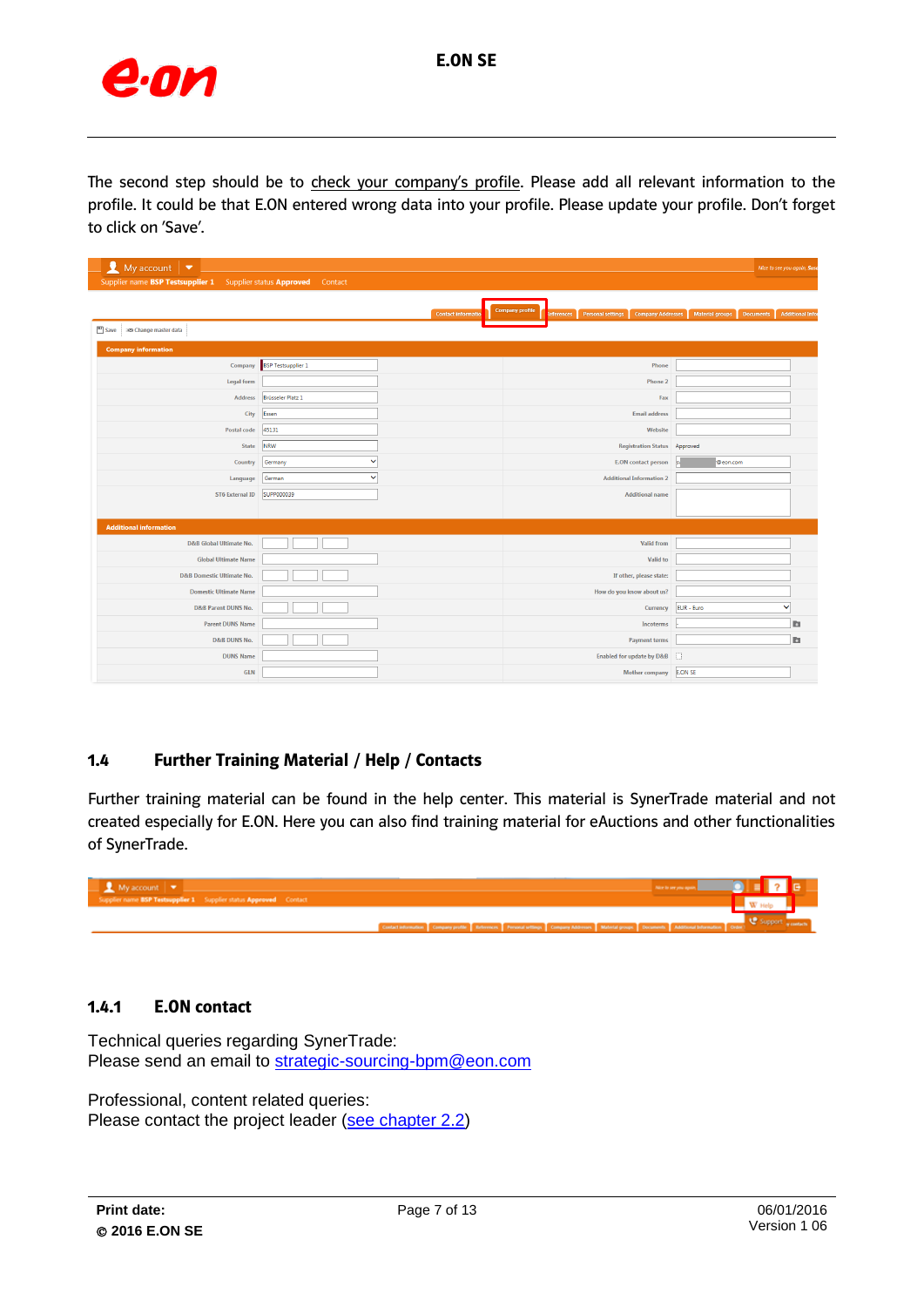

## <span id="page-7-0"></span>**2 PROCESSING OF A PROJECT**

#### <span id="page-7-1"></span>**2.1 Access your project**

On the home page called "SynerSpace" you should find an overview over your running projects in the middle. You can go to all your auctions or tenders via the app buttons on the right side (project list). Click on the desired project No. there.

If you want to go to the "SynerSpace" page, please use the house button in the left lower corner.

|                                                                        | and Southeast Art 110 - Million Fried<br><b>START CARDS</b>                                            |                                                 |            |
|------------------------------------------------------------------------|--------------------------------------------------------------------------------------------------------|-------------------------------------------------|------------|
| $\leftarrow$<br>https://eon.synertrade.com/wui32/ssp/index.do#supplier | $D = \hat{m} C$ (iii) ComAssistant 2.0 WebPortal<br>eSourcing Portal<br>X Working Support Materials    | Last login: 28.12.2015 / 13:42 / GMT +01:00     | 命食商        |
| <b>d</b> SynerSpace                                                    |                                                                                                        | Nice to see you again,                          | ?  E <br>目 |
| 284<br>$(1 - 1)$                                                       | Favourites<br><b>Personal Favourites</b><br>ᅛ                                                          | 1.41<br>000<br>My Favourites                    |            |
| » Online Documentation                                                 |                                                                                                        | Tender                                          |            |
| » Online Help                                                          | You have no content to display.                                                                        | <b>FAVORITE APPS</b>                            |            |
| » Call the Hotline                                                     |                                                                                                        | 圜<br>≛                                          |            |
|                                                                        | of 0   )   )   C'                                                                                      | You have no content to display                  |            |
|                                                                        |                                                                                                        | All 1 2 3                                       |            |
|                                                                        |                                                                                                        |                                                 |            |
|                                                                        | ORT EON 3 below 1 Mio. (REX005429)                                                                     | $\Box$                                          |            |
|                                                                        | $\mathbb{D}$<br>End: 16.12.2016 16:00 Remaining time until end: 12 month(s)                            | <b>RFX Tender Project</b>                       |            |
|                                                                        | er SBU: E.ON SE<br>Purchasing Manager: S<br>Phone: 1 Email: SUSC                                       |                                                 |            |
|                                                                        |                                                                                                        |                                                 |            |
|                                                                        | New                                                                                                    |                                                 |            |
|                                                                        | Project forum<br>Documents<br>Questionnaire                                                            |                                                 |            |
|                                                                        | Not submitted<br>No documents<br>All questions<br>downloaded<br>answered                               |                                                 |            |
|                                                                        |                                                                                                        |                                                 |            |
|                                                                        | Refresh                                                                                                | Showing 3/3 elements   Show all tender elements |            |
|                                                                        |                                                                                                        |                                                 |            |
|                                                                        | TEST template über 1 Mio (RFX005412)<br>囤<br>End: 15.01.2016 13:00 Remaining time until end: 17 day(s) | $\Box$                                          |            |
|                                                                        |                                                                                                        | Tender Project > 1.000.                         |            |
|                                                                        | Purchasing Manager Ta<br>r) SRLE Business Support Procurement<br>Email:<br>Phone:                      |                                                 |            |
|                                                                        |                                                                                                        |                                                 |            |
|                                                                        | Project forum<br>Test 3 (RFQ)<br><b>Documents</b>                                                      |                                                 |            |
|                                                                        | Submitted<br>No documents<br>All questions                                                             |                                                 |            |
|                                                                        | downloaded<br>16.12.2015 18:26<br>answered                                                             | TRE2.2015 / 14:17 / GMT - 01:0                  | e.on       |
|                                                                        |                                                                                                        |                                                 |            |

|                              |     | $\overline{\mathbb{D}}$ Tender |                   |                   | <b>Current and Past Tenders</b>            |                     |               |              |                 | Nice to see you again, Susan |
|------------------------------|-----|--------------------------------|-------------------|-------------------|--------------------------------------------|---------------------|---------------|--------------|-----------------|------------------------------|
| <b>① Export</b><br>Configure |     |                                |                   |                   |                                            |                     |               |              |                 |                              |
|                              | No. |                                | $\leftrightarrow$ | <b>Project ID</b> |                                            | <b>Project name</b> | <b>Status</b> | Start date + | <b>End date</b> | <b>Project leader</b>        |
|                              |     | ◡                              | 這                 | RFX00540          |                                            |                     | Closed        | 22.12.2015   | 23.12.2015      | Susan Colorado and Colorado  |
|                              |     | $\Box$                         |                   | $\equiv$ RFX0054. | <b>THE R. P. LEWIS CO., LANSING, MICH.</b> |                     | Online        | 16.12.2015   | 16.12.2016      | Susan                        |

(Project list)

| $\Box$ Tender $\vert \bullet \vert$<br>Project Test live 22.12.15 unter 1 Mio. Project ID RFX | Project status Closed User role Supplier | $0$ i = 1 ? i g $\Box$<br>Nice to see you agai                      |
|-----------------------------------------------------------------------------------------------|------------------------------------------|---------------------------------------------------------------------|
|                                                                                               |                                          | Project details the dy team Documents Tender elements Project forum |
| <b>3</b> Back to overview                                                                     |                                          |                                                                     |
| General project information                                                                   |                                          |                                                                     |

(Project details)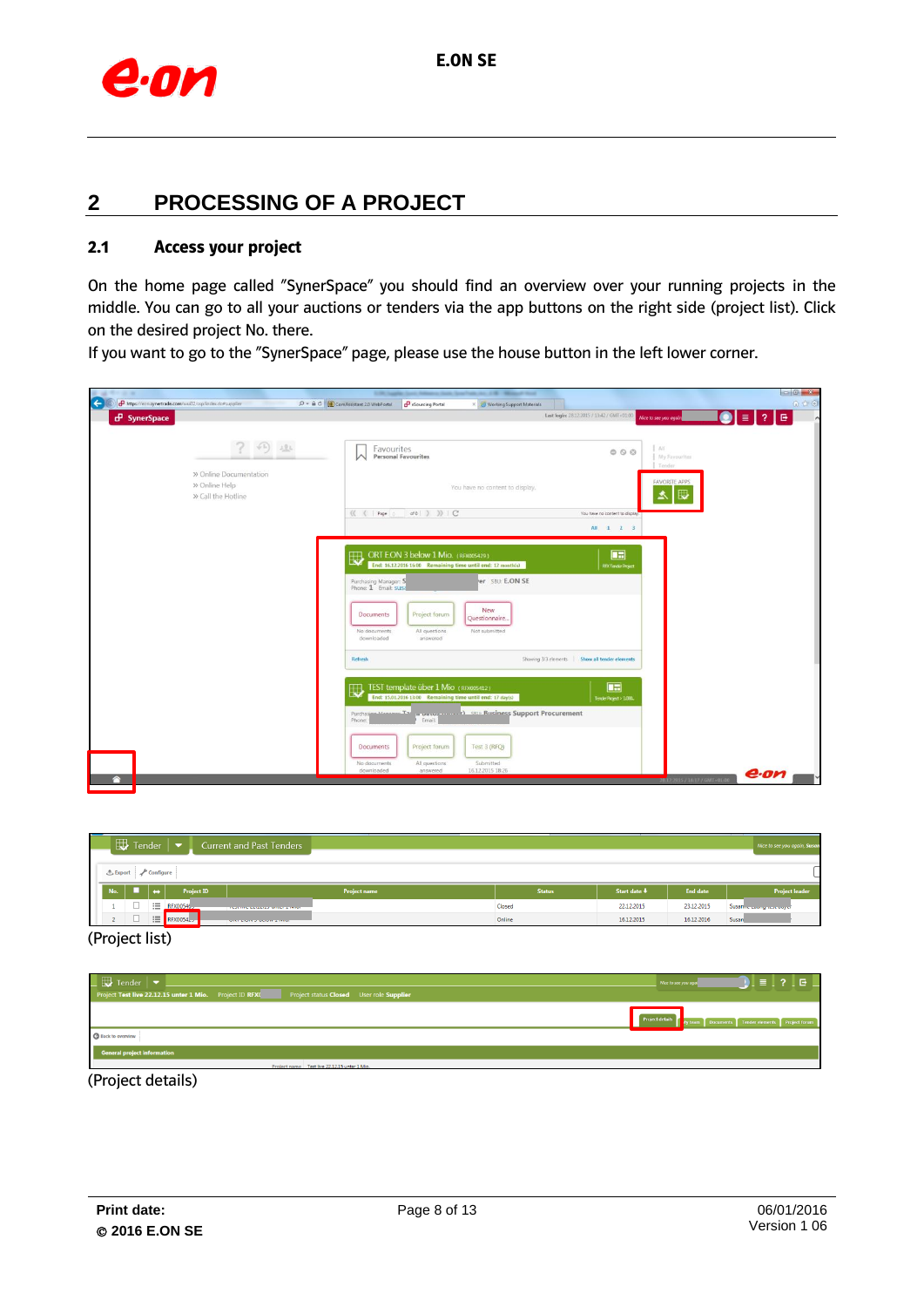

#### <span id="page-8-0"></span>**2.2 Tab "Project Details"**

In the first tab 'project details' you can find all relevant information of the project. If you have questions regarding the project, please contact the project leader.

| $\Box$ Tender $\vert \bullet \vert$                    |                                          | $\equiv$   ?   $\equiv$<br>Nice to see you aga                     |
|--------------------------------------------------------|------------------------------------------|--------------------------------------------------------------------|
| Project Test live 22.12.15 unter 1 Mio. Project ID RFX | Project status Closed User role Supplier |                                                                    |
|                                                        |                                          | Project details<br>My team Documents Tender elements Project forum |
| Back to overview                                       |                                          |                                                                    |
| <b>General project information</b>                     |                                          |                                                                    |
| Project name                                           |                                          |                                                                    |
| Description<br>(max. 2000 characters)                  |                                          |                                                                    |
| Comment<br>(max.2000 characters)                       |                                          |                                                                    |
| <b>Project status</b>                                  |                                          |                                                                    |
| Remaining days                                         |                                          |                                                                    |
| Start date                                             |                                          |                                                                    |
| End date                                               |                                          |                                                                    |
| <b>Project leader</b>                                  |                                          |                                                                    |
| Project leader phone                                   |                                          |                                                                    |
| Project leader fax                                     |                                          |                                                                    |
| Project leader email address                           |                                          |                                                                    |
| Strategic business units                               |                                          |                                                                    |
| Material groups                                        |                                          |                                                                    |

#### <span id="page-8-1"></span>**2.3 Tab "My team"**

Here you have the possibility to add more colleagues to this project. Therefore click on 'New'. Then select the role the supplier should have. E.ON recommends to give them the role 'Substitute Supplier'. Otherwise they only have view rights or can't publish your offer.

You can only find your colleagues if they have been set up in your company's contacts (se[e chapter 1.4\)](#page-6-2).

| $\Box$ Tender $\Box$                              |        |              |                                             |         |  |                                          |          |               | Nice to see you again, !                                        | ? I G     |
|---------------------------------------------------|--------|--------------|---------------------------------------------|---------|--|------------------------------------------|----------|---------------|-----------------------------------------------------------------|-----------|
|                                                   |        |              | Project Test Supplier contacts Project ID I |         |  | Project status Online User role Supplier |          |               |                                                                 |           |
|                                                   |        |              |                                             |         |  |                                          |          |               |                                                                 |           |
|                                                   |        |              |                                             |         |  |                                          |          |               | Project details My team Documents Tender elements Project forum |           |
| q <br><b>B</b> New<br><b>む Export</b> / Configure |        |              |                                             |         |  |                                          |          |               |                                                                 |           |
| No.                                               |        | <b>. .</b> . |                                             | Company |  | <b>User name</b>                         | Role     | <b>Status</b> | <b>Email address</b>                                            | Telephone |
|                                                   | $\Box$ |              | <b>BSP Testsupplier 1</b>                   |         |  |                                          | Supplier | Accepted      | leon.com                                                        | 111       |
|                                                   |        |              |                                             |         |  |                                          |          |               |                                                                 |           |

#### <span id="page-8-2"></span>**2.4 Tab Documents**

Here you can download all documents from E.ON and also upload documents which should be forwarded to E.ON.

#### <span id="page-8-3"></span>**2.4.1 Download documents**

Please download and check all documents.

To download all documents as a ZIP file, please click on "Download docs as ZIP".

In the pop-up window you tick the lines with "Buyer documents" because you want to download these and click "Apply". The download starts automatically.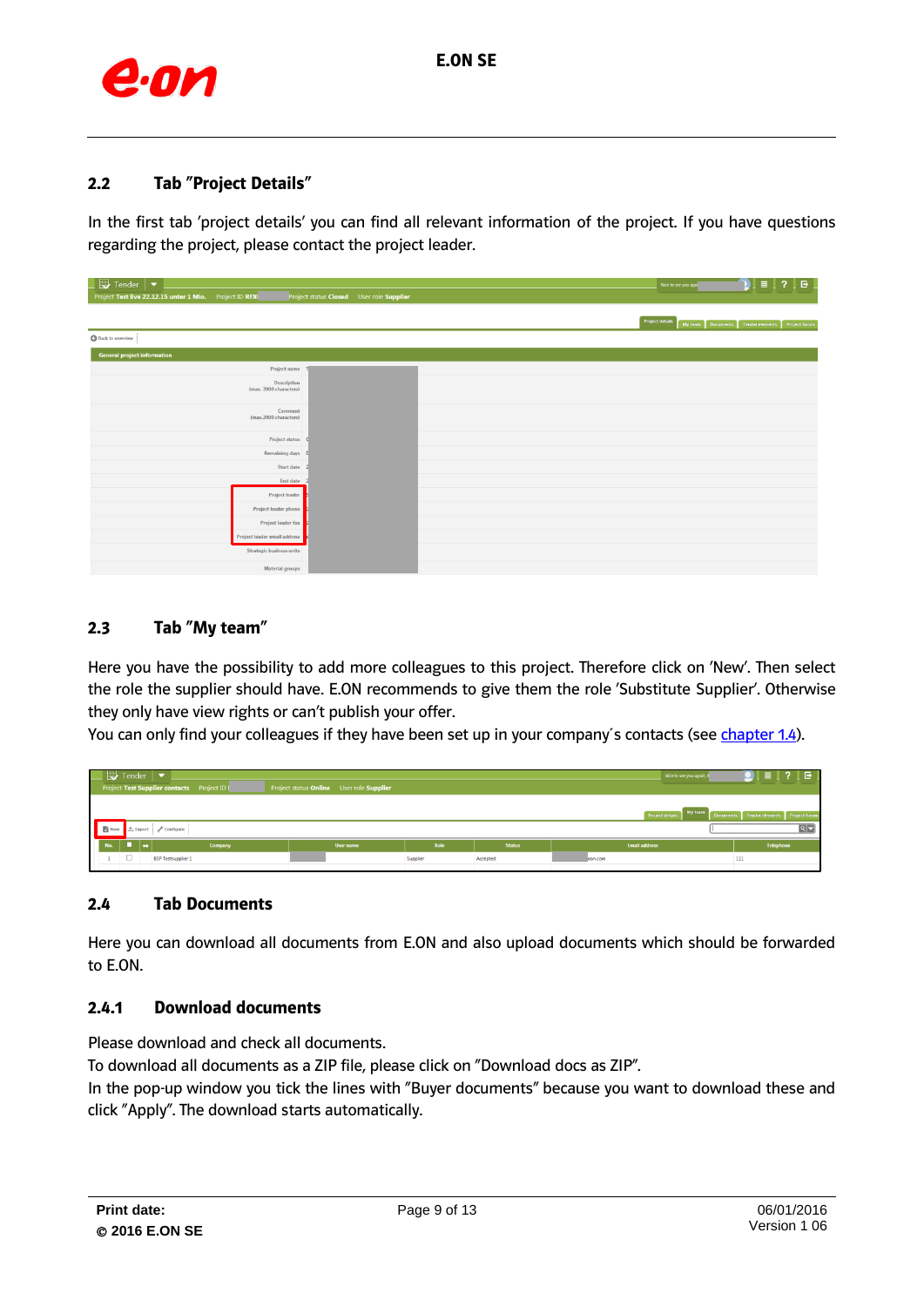

| $\mathbb{R}$ Tender |  |
|---------------------|--|
|---------------------|--|

Project ORT E.ON 3 below 1 Mio. Project ID RFX00 Project status Online User role Supplier

|                           | You have downloaded 0 of 1 document(s). 0 document(s) uploaded. |                   |                                   |                                                    |                                                                                      |                                                                                                                                                                                       |                                        |                                                                                       |                         |       |  |
|---------------------------|-----------------------------------------------------------------|-------------------|-----------------------------------|----------------------------------------------------|--------------------------------------------------------------------------------------|---------------------------------------------------------------------------------------------------------------------------------------------------------------------------------------|----------------------------------------|---------------------------------------------------------------------------------------|-------------------------|-------|--|
| $\bigtriangledown$ Filter |                                                                 |                   |                                   | <b>■ Save → Upload document</b> → Export           | <b>Download docs as ZIP</b>                                                          |                                                                                                                                                                                       |                                        |                                                                                       |                         |       |  |
| No.                       |                                                                 | $\leftrightarrow$ |                                   | <b>Name</b>                                        | <b>Type</b>                                                                          | No.                                                                                                                                                                                   | <b>Expired</b>                         | <b>Buyer</b><br>access                                                                | <b>Document link</b>    |       |  |
| 1                         | ப                                                               | 這                 |                                   | gir<br>١Ď                                          | File                                                                                 | DOC138813.1                                                                                                                                                                           | ×.                                     | ☑                                                                                     | ORT E.ON 3 below 1 Mio. | Susar |  |
|                           |                                                                 |                   | 1 Record exists Show 10 Records V | <b>Documents owner</b><br><b>Apply</b><br>No.<br>1 | Download docs as ZIP<br>All<br>$\bigcap$ Undo $\bigcap_{\mathbf{x}}$ Close<br>Susann | https://eon.synertrade.com/core32/common/actions/document/Dow<br>St https://eon.synertrade.com/core32/common/actions/document/DownloadDocsAsZip<br>$\checkmark$<br>Owner<br>est buyer | <b>Type of document owner</b><br>Buyer | $\overline{\phantom{a}}$ $\overline{\phantom{a}}$<br>$\mathbf{x}$<br>Display settings |                         |       |  |

To download a special document tick the respective line and click on the download symbol.

| $\Box$ Tender $\Box$                             |  |  |
|--------------------------------------------------|--|--|
| Project ORT E.ON 3 below 1 Mio. Project ID RFX00 |  |  |

| You have downloaded 0 of 1 document(s). 0 document(s) uploaded. |  |  |  |  |  |  |             |  |  |
|-----------------------------------------------------------------|--|--|--|--|--|--|-------------|--|--|
| $\mathbf x$ Clear selection<br>Download Expired Delete          |  |  |  |  |  |  |             |  |  |
| No.<br><b>Name</b><br>∸                                         |  |  |  |  |  |  |             |  |  |
|                                                                 |  |  |  |  |  |  | <b>File</b> |  |  |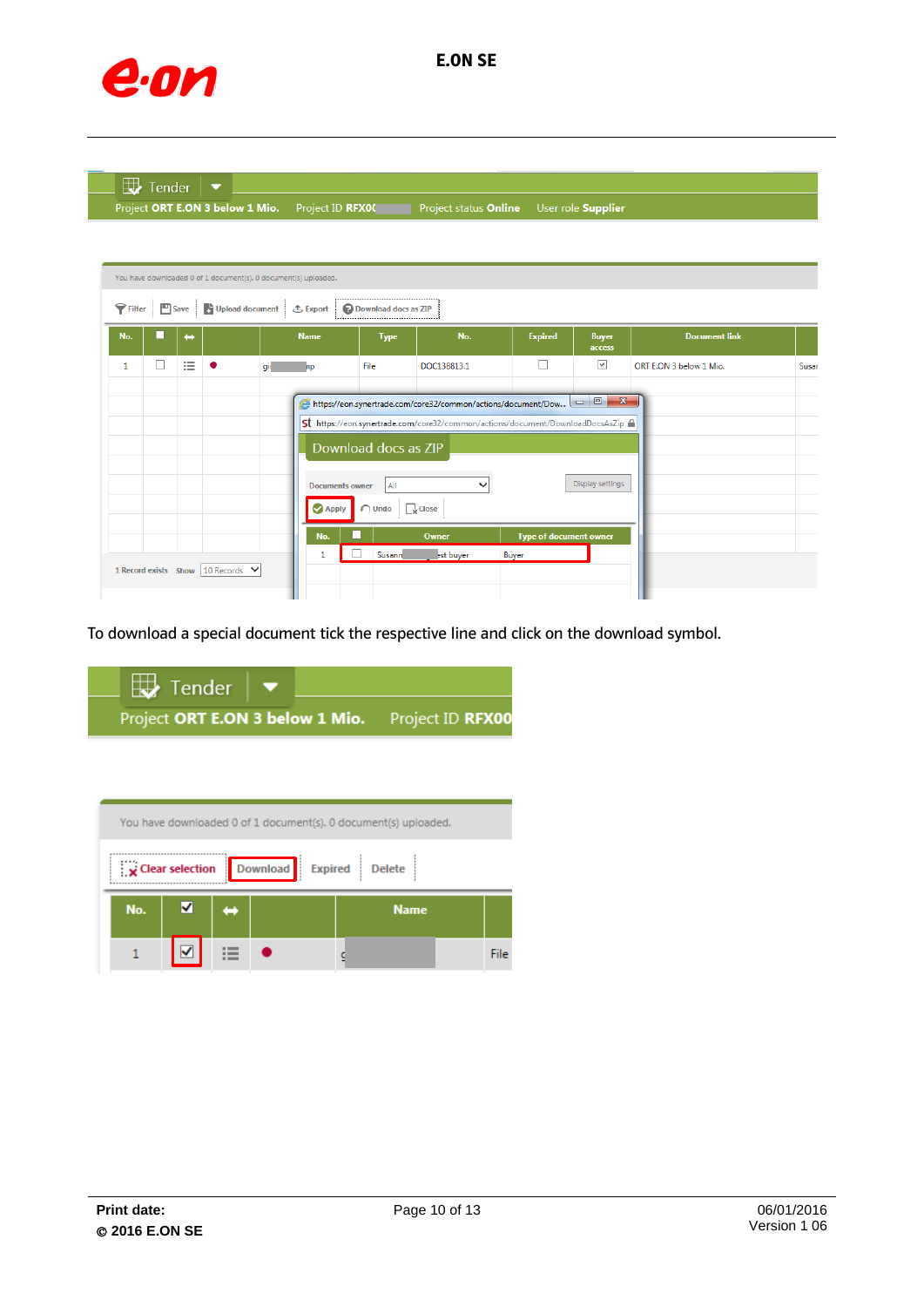

#### <span id="page-10-0"></span>**2.4.2 Uploading Documents**

We recommend to upload one zip file with all your documents as it is easier to handle for E.ON's buyer. There are no restrictions on the number or size of documents.

To upload documents click 'Upload Document'. After uploading the column 'Buyer Access' is not ticked. This only shows you that the buyer can't see your uploaded documents as long as the project is in status 'online'. When the tender is closed, the buyer can access your documents and the column is ticked.

Please go to tab Tender Elements and edit them. **It is important that you click on publish!!!**

| ₩                                           | Tender                                                                             | ▼<br>Project ORT E.ON 3 below 1 Mio.                            | Project ID RFX0L             |                      | Project status Online                          |                | User role Supplier     |           |                           |
|---------------------------------------------|------------------------------------------------------------------------------------|-----------------------------------------------------------------|------------------------------|----------------------|------------------------------------------------|----------------|------------------------|-----------|---------------------------|
|                                             |                                                                                    | You have downloaded 0 of 1 document(s). 0 document(s) uploaded. |                              |                      |                                                |                |                        |           |                           |
| $\mathbf F$ Filter                          | $\Box$ Save                                                                        | Upload document                                                 | <b>む Export</b>              | Download docs as ZIP |                                                |                |                        |           |                           |
| No.                                         | ⇔                                                                                  |                                                                 | <b>Name</b>                  | <b>Type</b>          | No.                                            | <b>Expired</b> | <b>Buyer</b><br>access |           | <b>Document link</b>      |
| (before upload)                             |                                                                                    |                                                                 |                              |                      |                                                | $\sim$         |                        |           |                           |
| ₩<br>Tender                                 | $\blacktriangledown$                                                               |                                                                 |                              |                      |                                                |                |                        |           | Nice to                   |
|                                             | Project ORT E.ON 3 below 1 Mio.                                                    | Project ID RFX                                                  | <b>Project status Online</b> |                      | User role Supplier                             |                |                        |           |                           |
|                                             |                                                                                    |                                                                 |                              |                      |                                                |                |                        |           | <b>Project details</b>    |
| $\bigtriangledown$ Filter<br><b>ED</b> Save | You have downloaded 1 of 2 document(s). 1 document(s) uploaded.<br>Upload document | <b>小 Export</b>                                                 | Download docs as ZIP         |                      |                                                |                |                        |           |                           |
| No.                                         | ⇔                                                                                  | <b>Name</b>                                                     | No.<br><b>Type</b>           | <b>Expired</b>       | <b>Document link</b><br><b>Buyer</b><br>access |                | <b>Document</b> owner  | User type | Company                   |
| □<br>1                                      | 洼<br>٠                                                                             | File<br>Attila                                                  | DOC139115.1                  | $\Box$               | □<br>ORT E.ON 3 below 1 Mio.                   |                |                        | Supplier  | <b>BSP Testsupplier 1</b> |

(after upload)

#### <span id="page-10-1"></span>**2.5 Tab Tender elements**

Once you have downloaded all project documents, go to tab 'tender elements' and 'place values' in the questionnaires and/or pricing grids. Therefore click on the left symbol in the action cell.

| $\mathbb{E}$ Tender $\mathbb{E}$ |                                             | NET ORT E.ON 3 below 1 Mio. Project ID 853              |                             | Voject status Online Literacie Supplier |                |               |                |               |                |                   | <b>We is an you gut</b> |              |                                     |
|----------------------------------|---------------------------------------------|---------------------------------------------------------|-----------------------------|-----------------------------------------|----------------|---------------|----------------|---------------|----------------|-------------------|-------------------------|--------------|-------------------------------------|
|                                  |                                             |                                                         |                             |                                         |                |               |                |               |                |                   | <b>Trend Motor</b>      |              |                                     |
| 2.04                             |                                             | <b>ME</b> And to Forester <b>A</b> Contigues<br>Motorpr | New                         | level 9                                 | <b>Shafter</b> | Type          | Motorial group | <b>Second</b> | Publication of | <b>Start date</b> | <b>Dealer</b>           | <b>These</b> | 四口<br><b><i><u>SHAILWAY</u></i></b> |
|                                  | <b>B</b> Not answered<br><b>Place volum</b> | 原目の目                                                    | <b>If New Questionnaire</b> |                                         | Orline         | Diestionnaire |                |               |                | 16123015143014    | 35132016150000          | 189          | $\bullet$                           |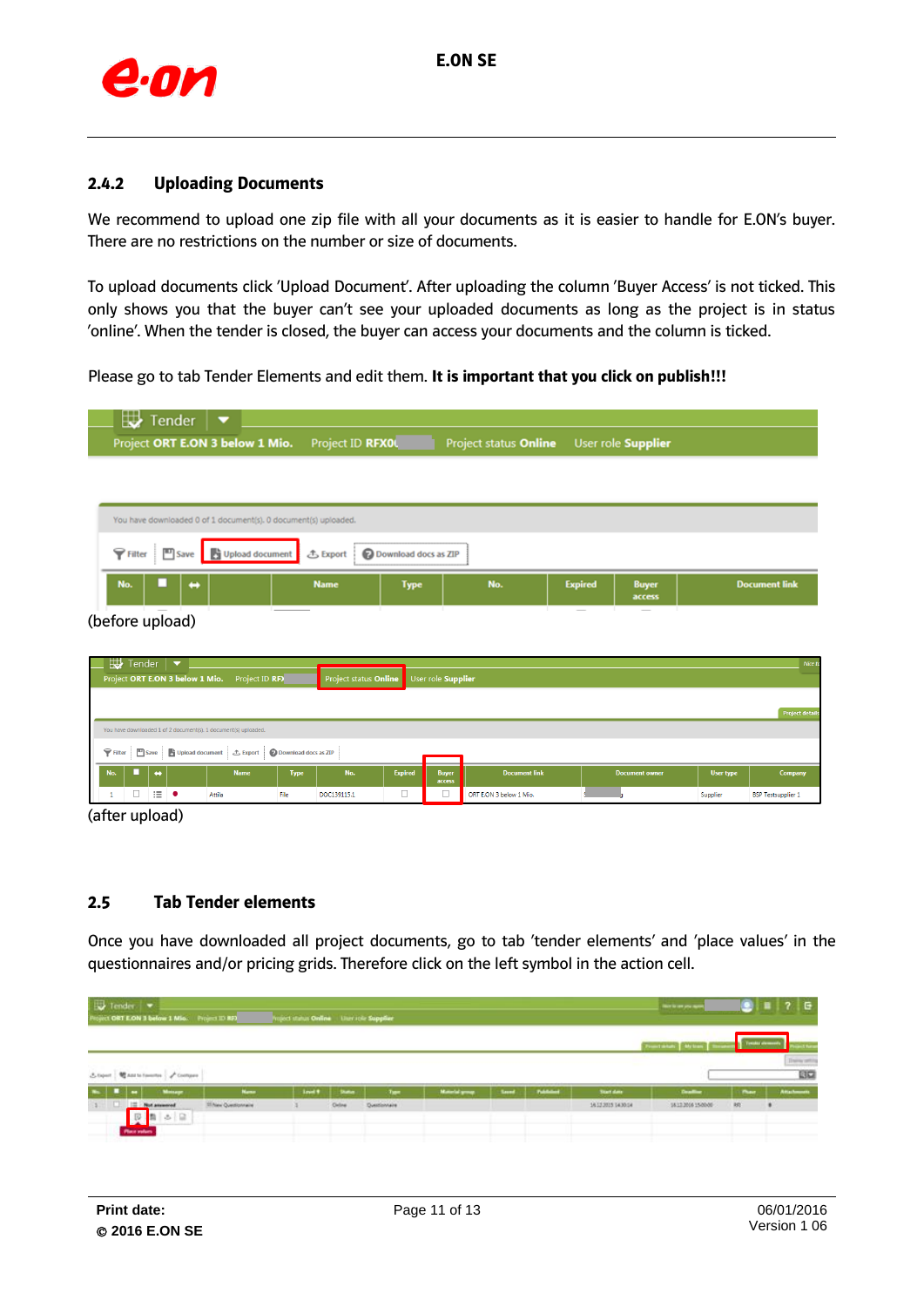

You can place values in the questionnaires and/or pricing grids online or offline in excel:

#### <span id="page-11-0"></span>**2.5.1 Place values online**

Enter your prices or responses here. Please don't forget to save ('save as draft') your entries before leaving the page or clicking on a symbol.

|                              | $\Box$ Tender $\Box$                                                                                                                 | Nice to see you again | $\textcircled{\texttt{}}$ = 1 ? 1 & 1 |
|------------------------------|--------------------------------------------------------------------------------------------------------------------------------------|-----------------------|---------------------------------------|
|                              | Project ORT E.ON 3 below 1 Mio. Project ID R<br>Project status Online User role Supplier                                             |                       |                                       |
|                              |                                                                                                                                      |                       |                                       |
| <b>Viewing Questionnaire</b> |                                                                                                                                      |                       |                                       |
|                              |                                                                                                                                      |                       |                                       |
|                              |                                                                                                                                      |                       |                                       |
|                              |                                                                                                                                      |                       | New Questionnaire                     |
|                              | ■ Save as draft ● ○ Cancel ● Publish all tabs   よ Export   Milmport   中 Print   ● Back to overview   ± Download   ♥ Add to Favorites |                       |                                       |
| Level                        | Question                                                                                                                             | Answer                |                                       |
|                              | Question                                                                                                                             |                       |                                       |
|                              | $T8c7$ $\circledcirc$ yes                                                                                                            |                       |                                       |
|                              |                                                                                                                                      |                       |                                       |

#### <span id="page-11-1"></span>**2.5.2 Place values offline**

This function is recommended to be used in case of many items.

Click on 'Export' to download these elements into Excel. Save this file locally. Once you have edited the xlsxfile, save it (**in xlsx!!)** and click on 'Import'. Your prices/responses are now imported and saved online.

| <b>Viewing Questionnaire</b> |                                                                                                                          |                              |
|------------------------------|--------------------------------------------------------------------------------------------------------------------------|------------------------------|
|                              |                                                                                                                          |                              |
|                              |                                                                                                                          |                              |
|                              | Download Cancel De Publish all tabs & Export De Import   De Print   C Back to overview   ↓ Download   C Add to Favorites |                              |
| Level                        | Question                                                                                                                 | Answer                       |
|                              | Question                                                                                                                 |                              |
| $\overline{2}$               |                                                                                                                          | $T8c$ ? Ves<br>$\bigcirc$ no |

#### <span id="page-11-2"></span>**2.5.3 Publish your offer (!!)**

Once you are sure all data are finalized and all documents are uploaded and saved, please click on 'publish'. Only if you click 'publish' your data are visible for E.ON.

After clicking on 'publish' you will receive a confirmation email that your data are published. Good to know: E.ON can only see your data after the project is closed.

### **PLEASE DON'T FORGET TO CLICK ON 'PUBLISH ALL TABS'!!!!**

**Viewing Questionnaire**  $\Box$  Save as draft  $\Box$   $\bigcap$  Cancel Publish all tabs **C** Export  $\overrightarrow{(\delta)}$  Import **Print G** Back to ov ew  $\frac{1}{2}$  Do Add to Favorites  $\overline{\phantom{a}}$  Level  $\overline{\phantom{a}}$ T&C?  $\bigcirc_{\text{no}}$  yes